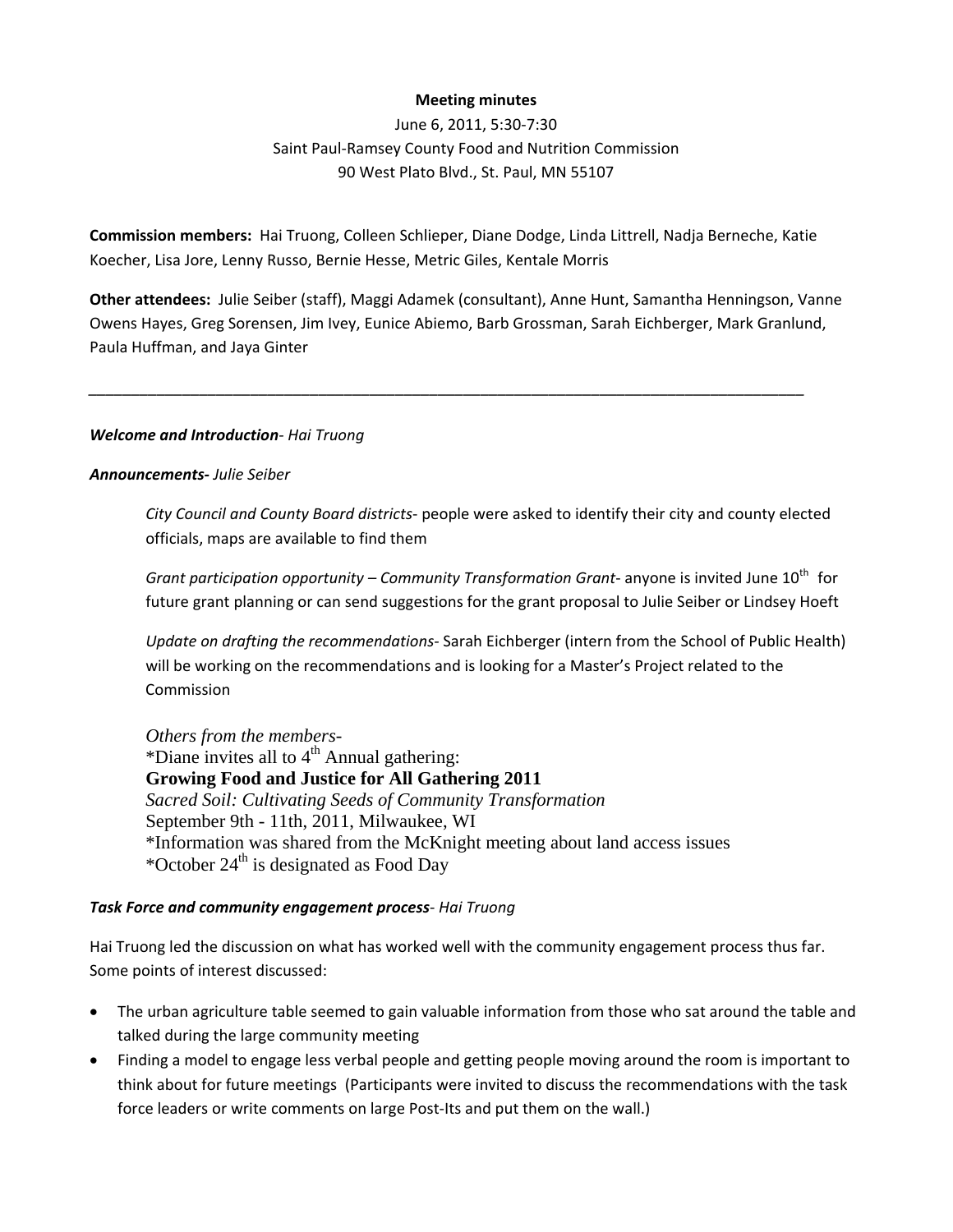Draft recommendations were confirmed by some of the attendees

Tips for any other potential community meetings and future community engagement:

- Have a one-pager at the door or send out information to community meeting attendees prior to meeting to introduce issues
- Introduce each task force's goals/vision prior to starting the community meeting
- Remember the majority of people in community are not thinking about these food issues so it is important to keep reminding people what the FNC is working on
- Find a regular way of connecting to interested people
- Suggestion: go into the community and attend local/neighborhood meetings and bring up food issues
- Attend District Council meetings "take this on the road"
- Attend community festivals, Ramsey County Fair, Farmers Market, State Fair
- Keep task force members engaged

**Goal**: each FNC member needs a script/"elevator speech" to explain the work being done, task force development, recommendation overview, etc. (Could use one‐pager created for the community meeting with each task force description)

## *Discussion of award program of the Commission***‐** *Linda Littrell*

Questions of who is a worthy recipient, how many categories, eligibility criteria, etc, were discussed. Mark Granlund invited the FNC to partner with their awards ceremony happening in January. Helpful examples of awards programs were shared. Notes were recorded and will be reviewed by Linda Littrell.

## *Collaboration with Homegrown Minneapolis***‐** *Julie Seiber*

Brief discussion on creating "The Year of Food" and having a Food Summit meeting in 2012

## *Timeline/picture of work development‐ Hai and Maggi*

Together the FNC members reflected on past work done by the Commission.

Building Commission:

- Formatted vision and principles
- Created priorities diagram with overarching areas of focus
- Researched, learned about other food policy groups around the country

## Task Force Development:

- Task forces defined, vision, goals developed
- Recruitment: identified experts and interested community members, contacted them
- Information gathering
- Developed recommendations  $-1$ <sup>st</sup> draft-now being revised
- Some areas of overlap within recommendations, need to synthesize and create comprehensive final recommendations
- Identify the low hanging fruit and those recommendations with practical implementation
- Recognize which recommendations have budgets attached

Community engagement: